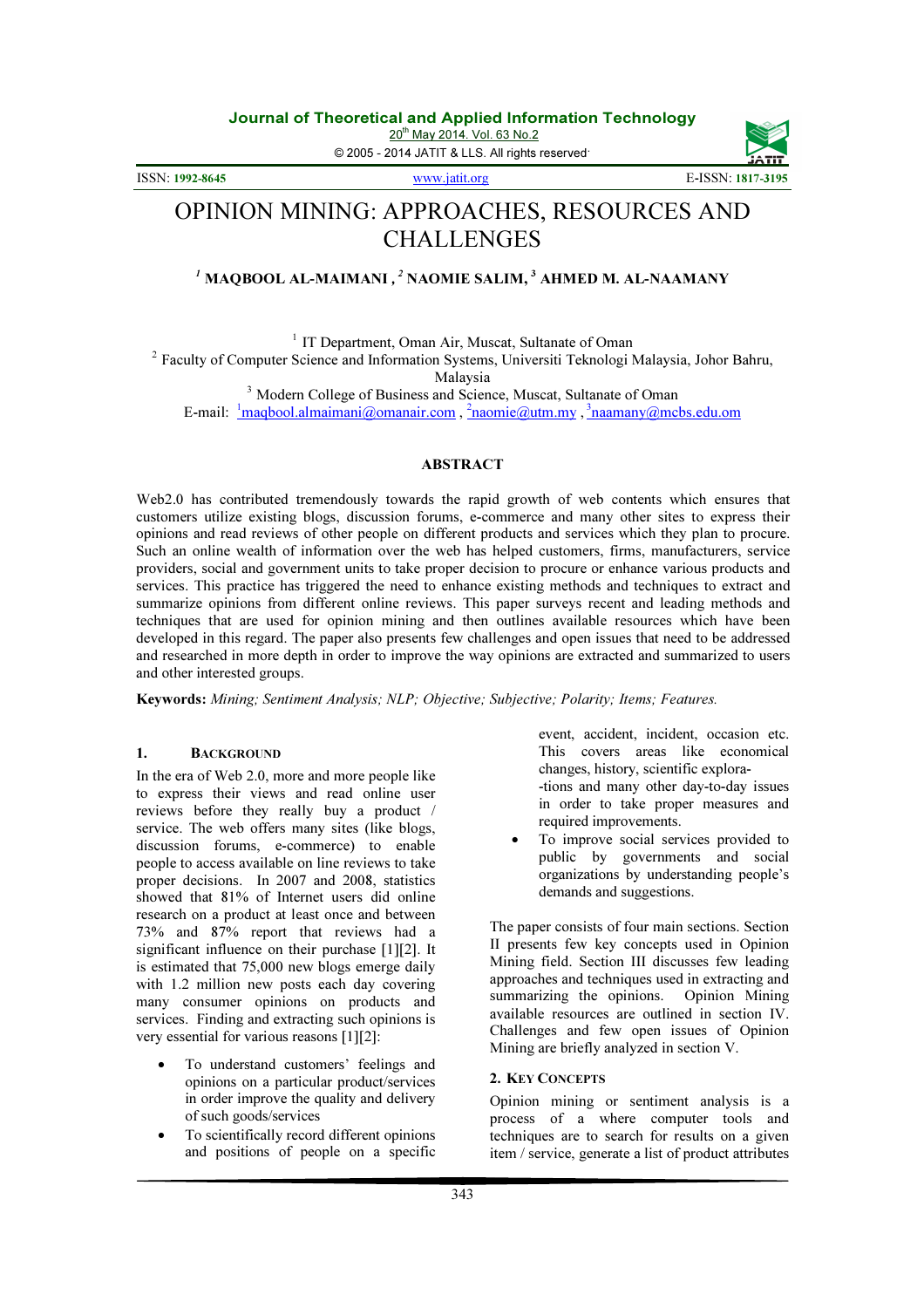20<sup>th</sup> May 2014. Vol. 63 No.2 © 2005 - 2014 JATIT & LLS. All rights reserved.



#### ISSN: 1992-8645 www.jatit.org E-ISSN: 1817-3195

(quality, features, etc.) and aggregate opinions about each of them (poor, mixed, good) [2]. This section highlights few important concepts related Opinion Mining (OM).

- Objective and subjective information: Facts are the objective information representing truth details about different things (i.e science, geography, history, political science, space world etc). These types of information are retrieved using normal search engines like Google. Subjective information, on the other hand is people's opinions and thoughts which they express about a particular product, service, event, situation, incident etc. This type of information is difficult to find and extract as one word in one sentence can mean something while it means something else in another. For example, the sentence "This laptop has long battery life" is different than "This lecture is boring and it takes long time to finish."
- Opinions: an Opinion is a disputed view or stand of someone about something. Opinions can be of three types: 1) Explicit opinions which are direct opinions that are clearly expressed (e.g. "this food is delicious"). 2) Implicit opinions are opinions which can be implied from text (e.g. "The camera stopped working in two days"). 3) Emotional Opinions are related to people's emotions like happiness, sadness, humor, and anger etc. (e.g. I will never see movies of this director again.").
- Opinion Polarity: This refers to the direction of the opinion or subjective information and can be Positive, Negative or Neutral. Words like beautiful, wonderful, good and amazing are positive; whereas, words like bad, poor, terrible and loss are negative ones.
- Opinion mining process: Given an object and a collection of reviews on it, the task in opinion mining process usually consists in general view of the following tasks: 1) Identify and extract object features that have been commented on in each review, 2) Making hierarchy of features, 3) Grouping synonyms of features, 4) Sentiment Analysis: Determining the orientation of opinion is positive, negative, neutral, 5) Provide

summary of opinion in textual or in a visualization way.

• Blogosphere: Blogosphere is the name associated to universe of all the blog sites. A blog is a website that allows people to write various topics and express their opinions about different products and services [2].

# 3. OM APPROACHES AND TECHNIQUES

The mining process can be as simple as learning polarity (positive or negative) and sentiment of the words, or as complicated as performing deep parsing of data to identify grammar and structure of the sentences. Approaches and techniques for opinion mining and sentiment analysis can be classified into different ways. One classification is based on manual and automated techniques. In the manual-based approaches dictionaries and lexicon based approaches are implemented. On the dictionary-based methods, resources like WordNet are used to find opinions from words Synsets and hierarchies. Seeds are used to search for synonyms and antonyms in WordNet [1][3]. The manual approach tends to find sentences, phrases, words and patterns that express subjectivity and the orientation of the opinionated text. Words like "honest, important, mature, large, patient" are used to express positive opinions; whereas words like "harmful, hypocritical, inefficient, insecure" are used to express negative ones. Although the dictionarybased approach will help to find many of such words, but it does not help to find context dependent opinion words like long, big, fat, small etc. In the lexicon approaches, rule-based methods are researched and implemented using corpus and various available datasets. Such approaches depend on syntactic rules and cooccurrence patterns to be extracted from large corpora. These approaches are used to find domain dependant opinions. However, many improvements are still required to advance such rule-based approaches [4]. The other category of OM techniques are machine-based methods. Studies showed that standard machine learning techniques outperform human-based approaches. In the machine-based approaches, systems are built and trained to categorize opinionated text into positive, negative or neutral opinions using supervised and unsupervised learning techniques [2].

In a different classification, Yee et. al, presented OM and sentiment analysis techniques by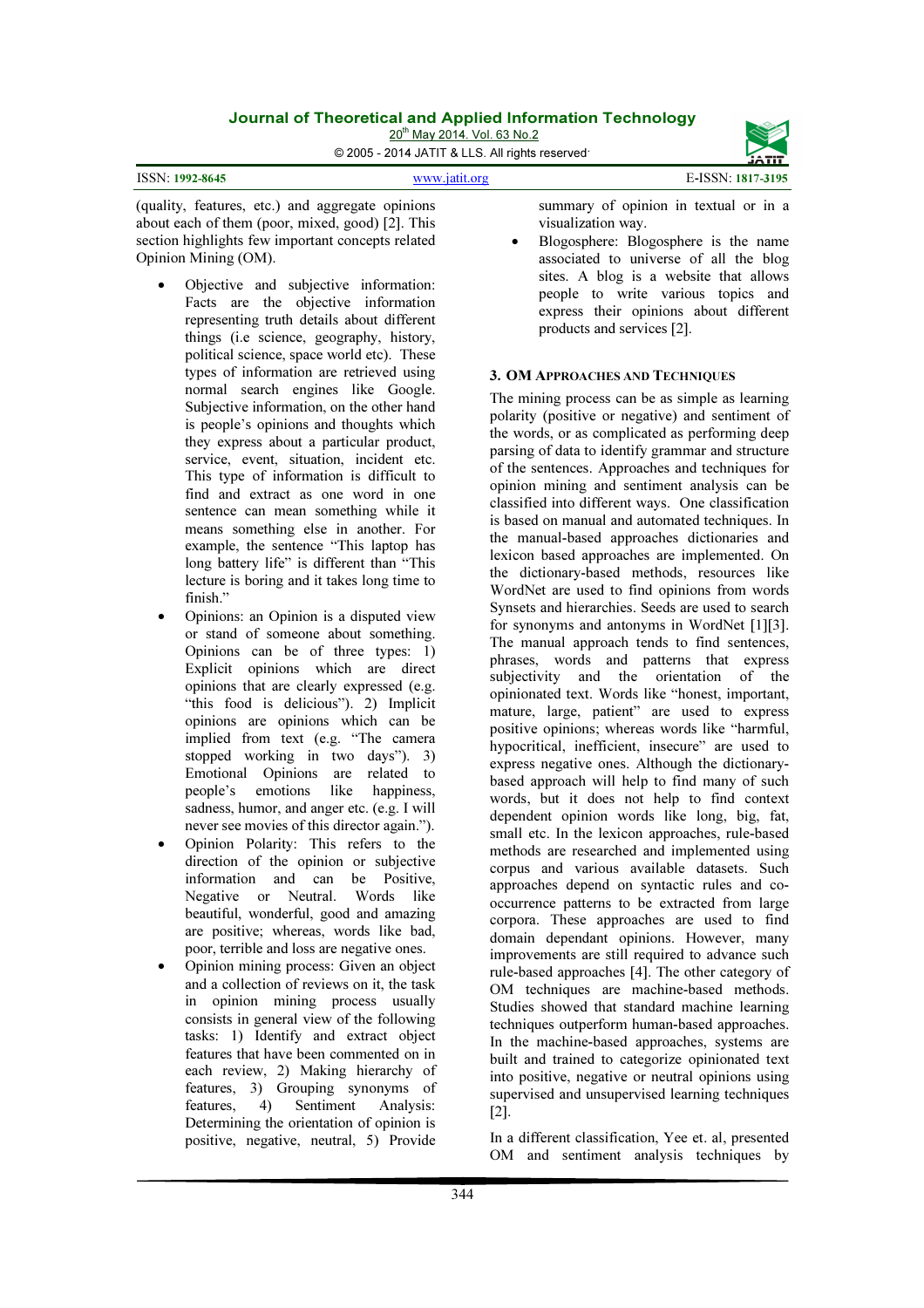20<sup>th</sup> May 2014. Vol. 63 No.2

© 2005 - 2014 JATIT & LLS. All rights reserved.



opinion mining components. The techniques are listed for different components of OM, covering Items extraction methods, Features extraction methods, Sentiment Classification techniques, Strength of sentiments and Summarization of opinion techniques. We believe the above is more structured approach for presenting various methods and techniques used for opinion mining and hence it is followed in this paper.

Item is a subject matter on which the opinion is expressed. Kobayashi [5] and Gamon [6] proposed two frameworks for item extractions which show significant improvements over other methods used for item extractions. Kobayashi and his team researched on a method of opinion extraction which was based on a structured form. In their study they concentrated on structuring the opinions of the customers in an effective way especially in connection to web documents where the main focus was on extraction of the subject/aspect evaluation relations, and extracting subject/aspect-aspect relations, using a machine learning-based method, which is portable across domains. Their study addressed the main area of opinion extraction where they combined the contextual clues and the context independent statistical clues with the help of a machine-learning technique ('boosting-based algorithm'). Experiments were carried out and evaluation was conducted using 5 fold cross validation on all data in the aspects of recall and precision [5]. The developed algorithm had its own limitations and could not be used especially when it comes to clustering techniques and machine-learned sentiment classifier.

Feature extraction is a process that can be performed after item extraction. This procedure involves recognizing the features of products that clients have indicated their opinions on through evaluations and comments. Consider a digital camera as an example. The camera has numerous features, as highlighted in [26]; these features include image quality, battery life, move, dimension, and weight. For example, a digital camera with poor image quality may have an extremely long battery life or may be very light.

Feature sentiment can refer to an opinion on a certain item based on its features. After features are recognized, a feature sentiment can be indicated for each feature, thus providing information regarding the strengths and

weaknesses of the features of an item, such as battery life, dimensions, and colors.

Under this platform, item features are believed to be provided or determined before an opinion is identified as beneficial or damaging. Previous studies suggested using sentiment analysis methods to categorize web forum opinions in several languages. Feature sentiment approach has two important steps: removing an original group of features and executing selected features. These measures are employed to perform sentiment categorization of newsgroup communications. The test creates an effect similar to that of standard film review datasets. The procedure targets file amount categorization of sentiments.

Item Sentiment term denotes the total sentiments being expressed about an object. For example, a camera has positive and negative suggestions from customers online. This item is extremely useful when a prevalent opinion must be recognized immediately. The majority of literature is focused on discovering merchandise sentiment. Scientists demonstrate significant interest on this topic. In particular, Turney [32] offered a commonly employed paradigm that provides a foundation to remove the opinion on an item. The conditions employed for the evaluation are summarized and may be one of three organizations, namely, positive, negative, or neutral. Most studies have focused on evaluating the subjectivity of negative and positive terms to determine evaluation sentiments while overlooking neutral terms. Nevertheless, other scientists have asserted that impartial (or objective) conditions should be considered because such conditions may enhance the precision of outcomes.

Feature comparison represents better granularity of an opinion between two different entities, such as AB cameras vs. XY cameras. AB cameras generally have more favorable evaluations than XY Cameras. This factor is necessary for shoppers who may have enough time to search for the best cost and merchandise to purchase. Consumers can save much time in decision-making processes with regard to everyday concerns, thus creating a dual economy involving cash and time. Grams, Wang, and Araki [30] practiced a book method that<br>graphically shows comparisons. Several shows comparisons. Several improvements that occurred in this field include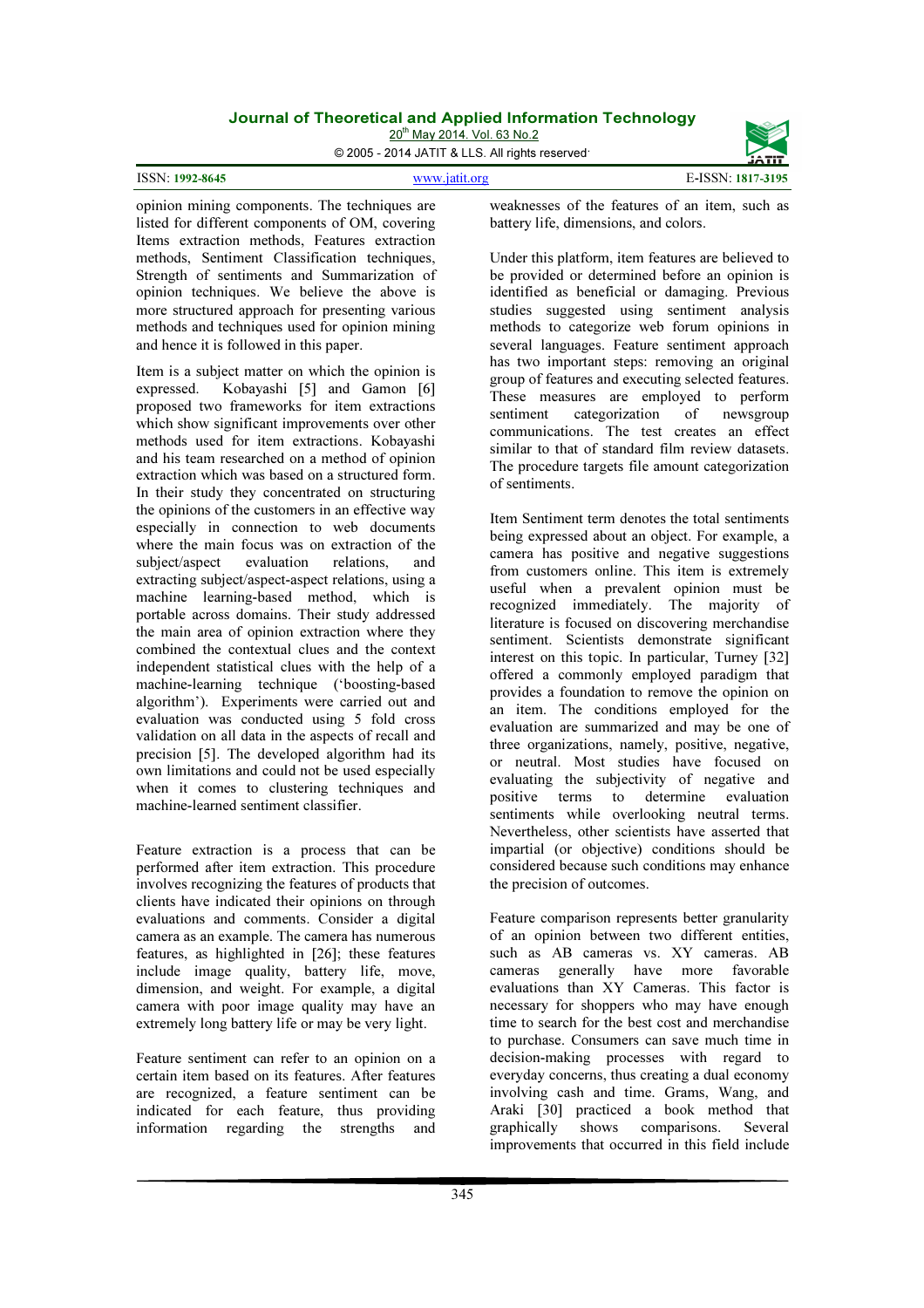20<sup>th</sup> May 2014. Vol. 63 No.2

© 2005 - 2014 JATIT & LLS. All rights reserved.

| <b>ISSN: 1992-8645</b><br>E-ISSN: 1817-3195<br>www.jatit.org |
|--------------------------------------------------------------|
|--------------------------------------------------------------|

graphically exhibiting each feature of an item. This improvement obviously enhances purchasing experience by exhibiting the pros and cons of each feature. Moreover, manufacturer can readily determine features that do not satisfy customer expectations and demands [30][31].

#### Summarization Techniques

Summarization is the final and a very important stage of the opinion mining process. Summarization is required because one opinion does not represent all opinions. There are many systems used to summarize the extracted and mined opinion. FBS and OPINS are two excellent product review summarization system [11][17]. In addition, there are many techniques and approaches which were developed to summarize customer reviews and opinions and present them in textual and graphical formats to enable customers and supplier take proper actions.

Summarization technique was proposed in the year 2009 by Hu and Wu [18] especially to summarize the various reviews given by customers for specific group of products. This summarization technique was based on a set of lists which indicated the pros and cons which could be easily understood just by having a glance over the lists. The main intention of the researcher was to classify these pros and cons into a list. In previous studies which typically make use of classical summarization techniques where phrases were used as a primary component during the whole summarization process. The main reason to use such technique was to help the readers to understand, remember and recognize the opinions. Apart from that the summarization technique will help readers and also the manufacturers to gather information of the main flaws and improvement suggestions related to their products which could be utilized in the future.

With regard to the classification process, one should make use of word weightage technique to calculate the strength of each word towards both opinions and word score in order to show the word strength of expressing the sentiments accordingly. Chi-square analysis technique can be deployed in order to calculate the correlation among the terms used in the review.

Apart from the chi-square analysis one may also use frequency statistical analysis value for the word-stem in order to weigh the strength of each

word towards the sentiment in positive orientation and negative orientation. Using stem but not the word itself is to make the result more precise and comprehensive. The Word Weight is not enough for describing the strength of a word's orientation, since the word's linguistic type itself plays an important role in expressing the sentiment [2][4]. Other research found that adverb and adjective are the core types to empress human sentiment although verb can show some polarized intention [20]. Based on these findings, they used a score algorithm to combine the linguistic feature of a word to its weight value.

A significant component of feature-based strategies is the ability to distinguish features of various services and products. As opposed to the related function presented in Hu et al. 26], Dork, Lawrence, and Pennock [28] completed a significant improvement in the sentiment categorization of merchandise reviews in a document. The objective of their research was to categorize each evaluation document as indicating a favorable or unfavorable sentiment regarding a particular item.

Mishne [27] required a completely distinctive strategy, which became a pioneer on OM books. The study of Mishne was more concentrated on categorizing blog articles according to diverse emotions. Simply stated, these studies did not address the task of feature extraction, but continue using omitted features to help classify blogs by emotions. These researchers considered disposition classification to be beneficial to numerous applications, including enhancing physician–patient interaction and helping behavioral scientists. Their objective was determining the probable state of mind of the reviewer once a post was composed by using a developed learning method to recognize several features that would be applied to the learning procedure. Ding et al. [25] discussed the issue of identifying the semantics of opinions on item features in client reviews as opposed to on the goods (things) mentioned in the reviews such as in the studies of Esuli et al. [29]. The objective of the work of Ding was using language rules.

## 4. BUILDING DATASETS, CORPUS AND DICTIONARIES FOR OPINION **MINING**

Corpus is the plural form for corpora which is basically a collection of linguistic data in an electronic format (in a Computer-readable text).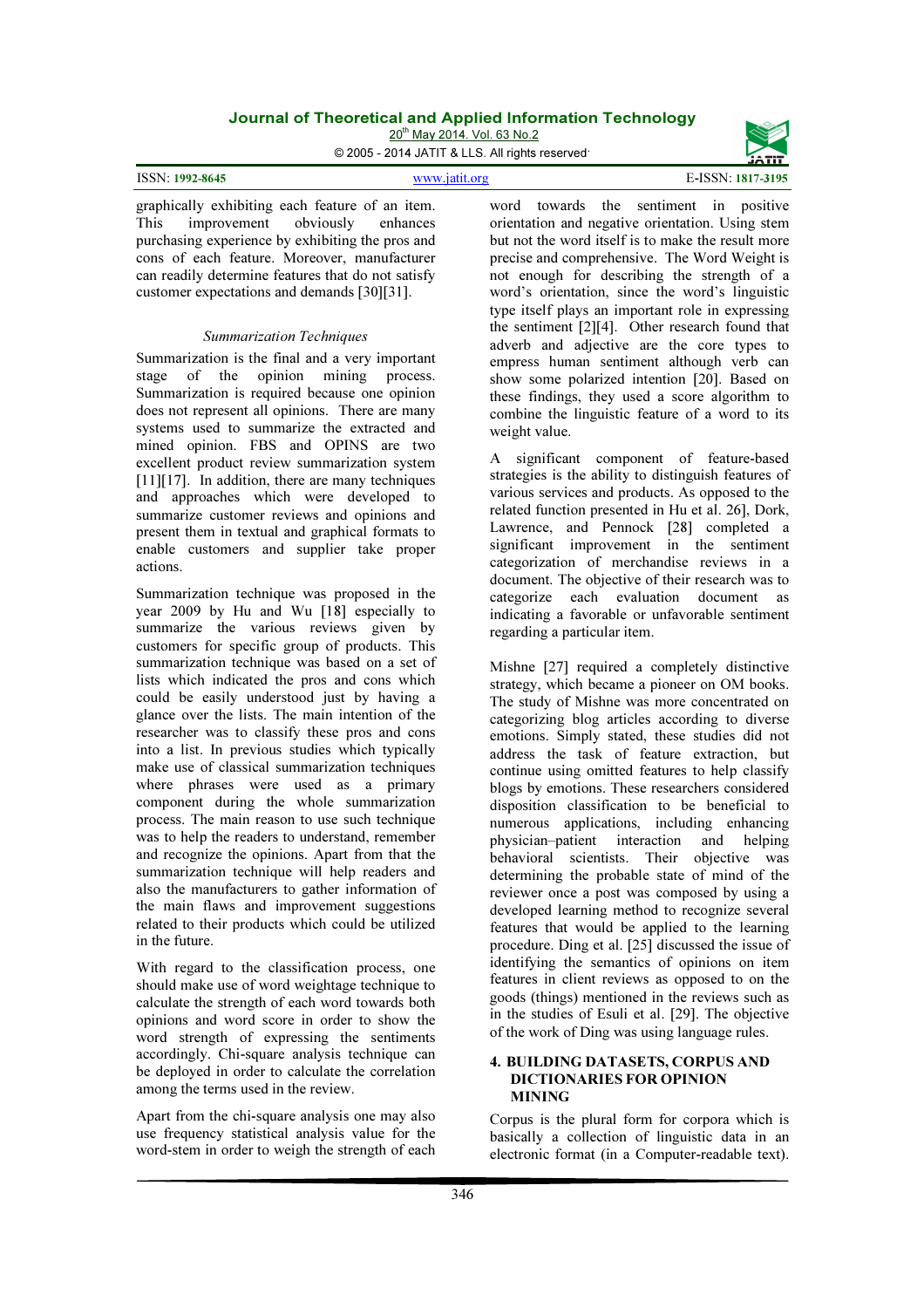20<sup>th</sup> May 2014. Vol. 63 No.2

© 2005 - 2014 JATIT & LLS. All rights reserved.

ISSN: 1992-8645 www.jatit.org E-ISSN: 1817-3195



There are many efforts made by different researches to build or refine corpus for Opinion Mining. The following are few corpus and Data sets in an Alphabetical order[2]:

- Cornell-movie-review-datasets: http://www.cs.cornell.edu/people/pabo/m ovie-review-data/. This dataset contains [2]: 1) document-level: polarity dataset v2.0: 1000 positive and 1000 negative processed reviews 2)sentence-level: sentence polarity dataset v1.0: 5331 positive and 5331 negative processed sentences/snippets. 3) Subjectivity dataset v1.0: 5000 subjective and 5000 objective processed sentences.
- Customer-review-datasets: http://www.cs.uic.edu/∼liub/FBS/Custo<br>merReviewData.zin. "This datase merReviewData.zip. "This dataset consists of reviews of five electronics products downloaded from Amazon and Cnet. The sentences have been manually labeled as to whether an opinion is expressed, and if so, what feature from a pre-defined list is being evaluated "[20].
- Multiple-aspect-restaurant-reviews: http://people.csail.mit.edu/bsnyder/naacl0 7. "The corpus, introduced in Snyder and Barzilay, consists of 4,488 reviews, both in raw-text and in feature-vector form. Each review gives an explicit 1-to-5 rating for five different aspects—food, ambiance, service, value, and overall experience "[2]
- NTCIR multilingual corpus: "The corpus for the NTCIR 6 pilot task consists of news articles in Japanese, Chinese, and English and formed the basis of the Opinion Analysis Task at NTCIR6. The training data contains annotations regarding opinion holders, the opinions held by opinion holder, and sentiment polarity, as well as relevance information for a set of predetermined topics. The corpus of the NTCIR Multilingual Opinion-Analysis Task (MOAT) is drawn from Japanese, Chinese, and English blogs" [2].

# 5. CHALLENGES

Until today the field of opinion mining is not well developed to provide user with a powerful opinion and sentiment mining systems. This section lists few challenges and open issues that need to be addressed and researched in depth [2]

- The fact that product reviews are written in different languages has created a challenge in opinion mining. The main problem becomes the time spent in reviewing all available data and resolves the language barrier. We need a language independent method that automatically analyze, extract and assign values for a given product or service [16].
- There is a need to develop powerful techniques in mining emotional related opinions like happiness, sadness, humor, anger etc
- OM experiences numerous challenges, including determining which section of a text is an opinion, pinpointing the opinion writer, determining the beneficial or unfavorable power of an opinion, and so on.
- Phrase file intricacy, contextual emotions, heterogeneous files, benchmark quality, and modal workers remain difficult issues in this field.
- There is a need to develop opinion mining search engines which extracts subjective details from different reviews of consumers. Furuse came up with a search engine which extracts opinion sentences based on open-domain query from Japanese blog pages [22]. But this is just very initial efforts. Existing search engines are for fact searching. How such a search engine would be developed? Can we search for opinions as conveniently as general Web search? How the opinion search queries should be formed? Finding the opinion of a person or organization (opinion holder) on a particular object or a feature of an object is yet a challenge [2].

# 6. SUMMARY

Opinions are essential to any person who is likely to make a choice. OM is effective for individuals who need to purchase an item and are able to choose which item to purchase by studying opinions instead of lengthy product reviews and producing outline their faces. OM is equally essential to businesses by helping them understand how clients regard their merchandise. Consequently, businesses may make decisions regarding their products based on the opinions of clients. Companies may also modify their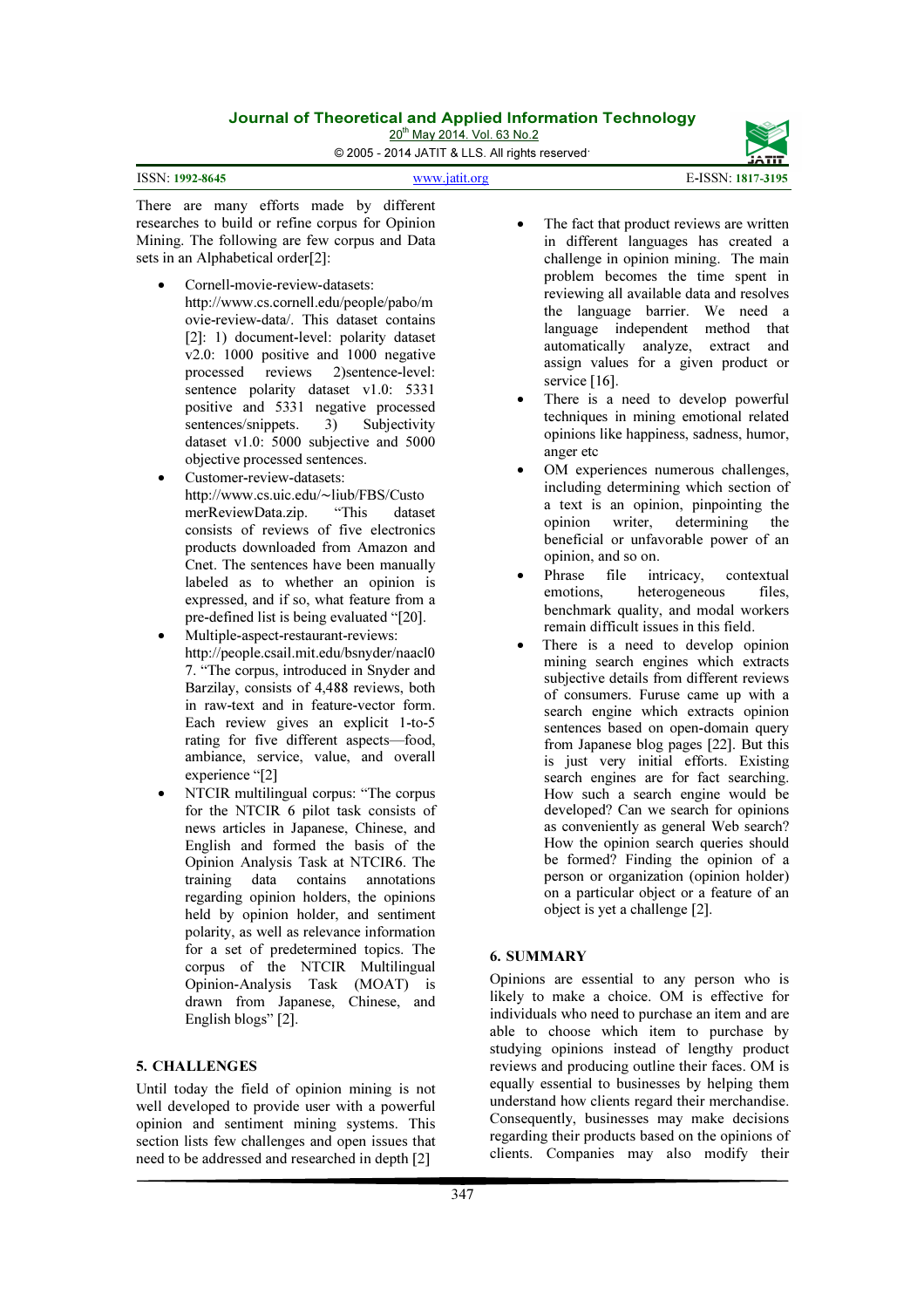20<sup>th</sup> May 2014. Vol. 63 No.2

© 2005 - 2014 JATIT & LLS. All rights reserved.

merchandise in accordance with the opinions of clients through an efficient and rapid method. Therefore, businesses may develop better customer relationships by providing their requests and satisfying their demands. Businesses can find, attract, and maintain clients, thus possibly saving on manufacturing costs by adopting insights from consumer demands.

To date, excellent advancements have been achieved in this field, and the challenges presented in this paper have been addressed by numerous strategies. Approaches that can handle the challenges of OM simultaneously are in demand.

Moreover, the paper highlighted few important resources and corpuses that are built for data mining. The paper also presented many opening areas that need to be addressed and researched to enhance this field.

### REFERENCES:

- [1] Esuli A. & Sebastiani F., "Determining the Semantic Orientation of Terms through Gloss Classification", in Proceedings of 14th ACM International Conference on Information and Knowledge Management, CIKM 05, Bremen, DE, pp. 617-624, 2005.
- [2] Pang B. and Lee L., "Using very simple statistics for review search: An exploration," in Proceedings of the International Conference on Computational Linguistics (COLING), (Poster paper), 2008.
- [3] Hu, M. & Liu, B. (2004), 'Mining and Summarizing Customer Reviews', in Proceedings of the 10th International Conference on Knowledge Discovery and Data Mining, KDD-04, Seattle, WA, pp. 168-177, 2004.
- [4] Kanayama H. and Nasukawa T.,"Fully automatic lexicon expansion for domainoriented sentiment analysis," EMNLP-06, 2006.
- [5] Kobayashi N., Inui, K. & Matsumoto, Y., 'Opinion Mining from Web Documents:<br>Extraction and Structurization', in and Structurization', in Proceedings of the Transactions of the Japanese Society for Artificial Intelligence 22, JSAI07, pp. 326-337, 2007.
- [6] Gamon, M., Aue, A., Corston-Oliver, S. & Ringger, E.,"Pulse: Mining Customer

Opinions from Free Text", in Proceedings of the Natural Language Processing, Microsoft Research, IDA, Redmond, WA, pp. 121- 132, 2005.

- [7] Turney P., "Thumbs up or thumbs down? semantic orientation applied to unsupervised classification of reviews," Procs. of the 40th Annual Meeting of the Association for Computational Linguistics, 2002.
- [8] Kobayashi N., Iida, R., Inui, K. & Matsumoto, Y. "Opinion Mining as Extraction of Attribute-Value Relations", in Proceedings of the Nara Instutute of Science and Technology, JSAI -2005, Takayama, Ikoma, Japan, pp. 470-481, 2005.
- [9] Mishne G.,"Experiments with Mood Classification in Blog Posts", in Proceedings of the Stylistic Analysis of Text for Information Access, Style, Amsterdam, The Netherlands, 2005.
- [10]Liu, B., Hu, M. & Cheng, J., "Opinion Observer: Analyzing and Comparing Opinions on the Web", in Proceedings of the International World Wide Web Conference Committee, WWW05, Chiba, Japan, 2005.
- [11]Sheng Feng, Ming Zhang, Yanxing Zhang, Zhihong Deng, "Recommended or Not Recommended? Review Classification through Opinion Extraction", 12th International Asia-Pacific Web Conference, pg: 350-352, 2010.
- [12] Matthew Whitehead, Larry Yaeger, "Building a General Purpose Cross-Domain Sentiment Mining Model", World Congress on Computer Science and Information Engineering, pg: 472-476, 2009.
- [13] Pang B. and Lee L., "A sentimental education: Sentiment analysis using subjectivity summarization based on minimum cuts," in ACL,pp. 271–278, 2004.
- [14]Ding X. & Liu, B., "The Utility of Linguistic Rules in Opinion Mining", in Proceedings of the SIGIR 2007, SIGIR, Amsterdam, The Netherlands, 2007.
- [15]Liu B., "Web data mining; Exploring hyperlinks, contents, and usage data," Opinion Mining. Springer,2006.
- [16]Alexandra BALAHUR, Andrés MONTOYO, "A Feature Dependent Method for Opinion Mining and Classification", 978-1-4244-2780-2/08, IEEE, 2008